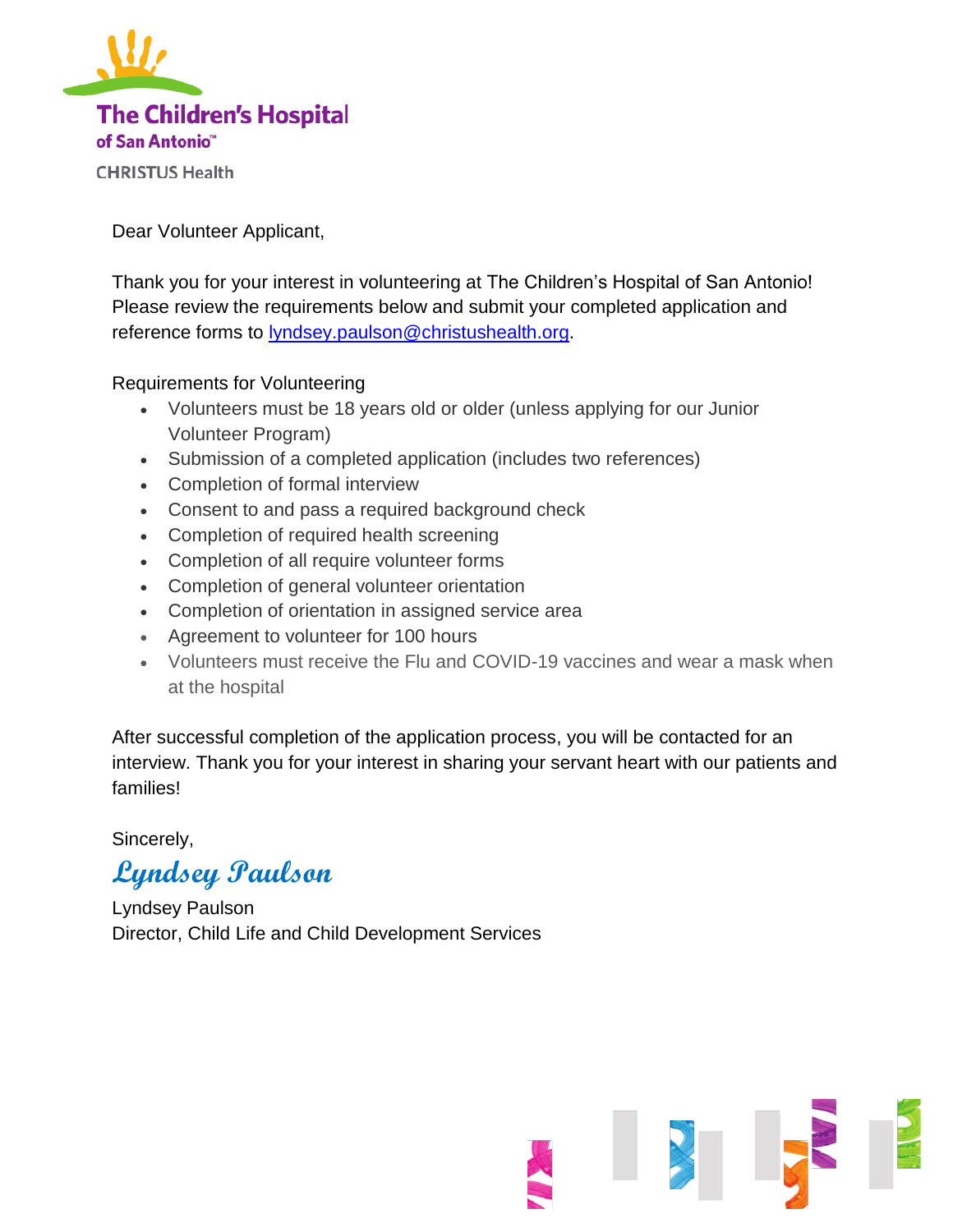

**CHRISTUS Health** 

## Adult Volunteer Application

| Name: __                                                                                                                                                      |                               |                          |                                                  |
|---------------------------------------------------------------------------------------------------------------------------------------------------------------|-------------------------------|--------------------------|--------------------------------------------------|
| First                                                                                                                                                         | Middle                        | Last                     |                                                  |
|                                                                                                                                                               |                               |                          |                                                  |
| <b>Street</b>                                                                                                                                                 | City                          | State                    | Zip                                              |
|                                                                                                                                                               |                               |                          |                                                  |
|                                                                                                                                                               |                               |                          |                                                  |
|                                                                                                                                                               |                               |                          |                                                  |
| Work Status: ______employed _____retired _____unemployed _____student<br>Current or previous place of employment:<br>Current or previous place of employment: |                               |                          |                                                  |
|                                                                                                                                                               |                               | not sure                 |                                                  |
| In an emergency, please notify:                                                                                                                               |                               |                          |                                                  |
|                                                                                                                                                               |                               |                          |                                                  |
|                                                                                                                                                               |                               |                          |                                                  |
|                                                                                                                                                               |                               |                          |                                                  |
| How did you hear about our volunteer program?                                                                                                                 |                               |                          |                                                  |
| Friend<br><b>Example 3 Website</b>                                                                                                                            | <b>Example 2</b> Social Media |                          |                                                  |
|                                                                                                                                                               |                               |                          |                                                  |
| Work/Volunteer Experience:                                                                                                                                    |                               |                          |                                                  |
| Administrative                                                                                                                                                | <b>Clerical</b>               |                          | _______Computer                                  |
| _____Nursing                                                                                                                                                  |                               |                          | ______Marketing/Public Relations _______Teaching |
| ____Arts/Crafts/Music                                                                                                                                         | ________Retail/Merchandising  |                          |                                                  |
| ______Other: ____________________________                                                                                                                     |                               |                          |                                                  |
| Information for service area placement:                                                                                                                       |                               |                          |                                                  |
| Are you able to push a wheelchair?                                                                                                                            |                               | $\rule{1em}{0.15mm}$ yes | a a mo                                           |
| Are you able to be on your feet for four hours? ______yes                                                                                                     |                               |                          | $\rule{1em}{0.15mm}$ no                          |
| Do you have a service area preference?                                                                                                                        |                               | $\rule{1em}{0.15mm}$ yes |                                                  |
|                                                                                                                                                               |                               |                          |                                                  |

NEW REPORT

*Continued on next page*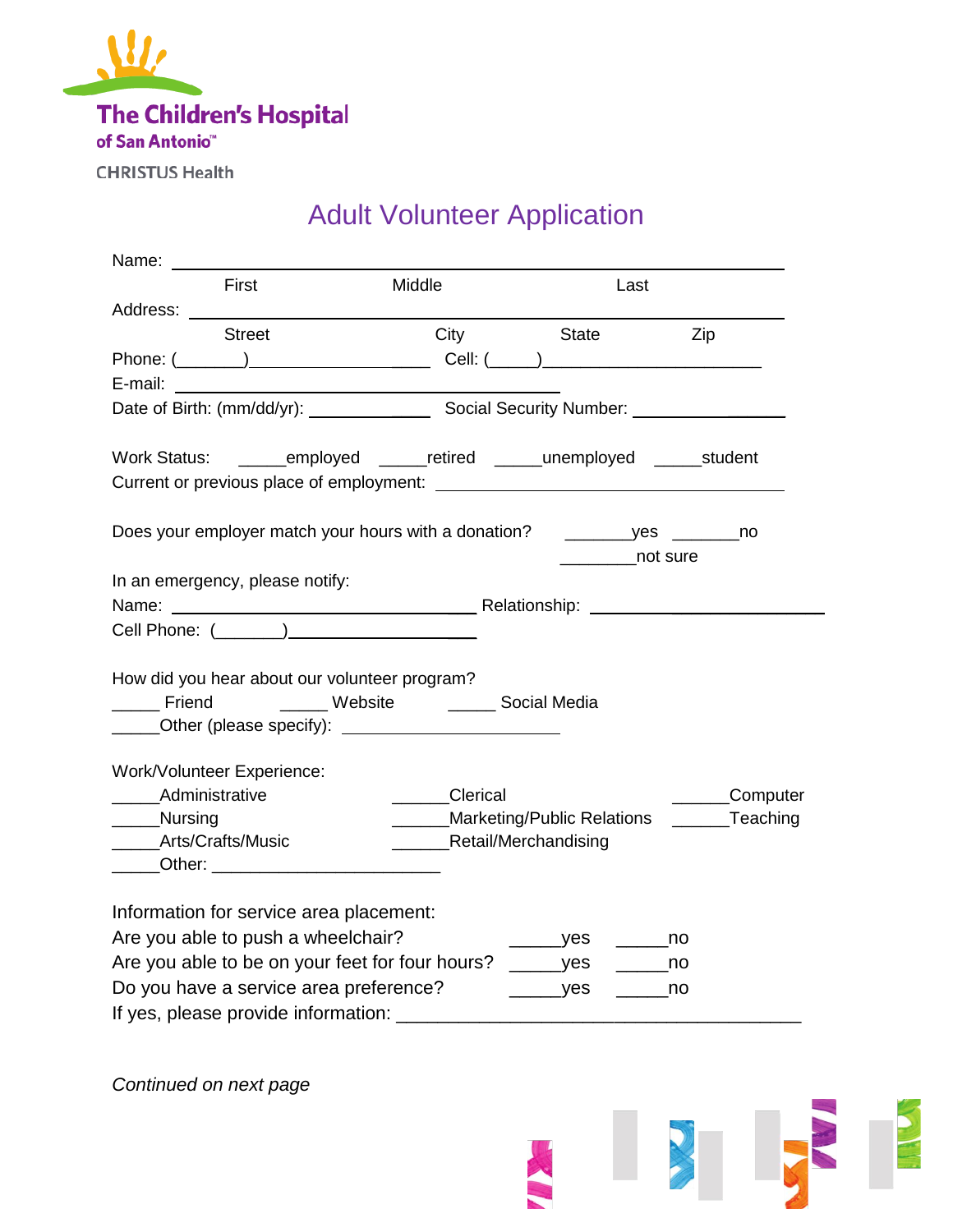

**CHRISTUS Health** 

l

*Adult Volunteer Application - Continued*

Have you ever committed, been convicted of, pled guilty to, or pled nolo contendo to a felony or misdemeanor? \_\_\_\_no \_\_\_\_\_yes, please explain \_\_\_\_\_\_\_\_\_\_\_\_\_\_\_\_\_\_\_\_\_\_\_\_\_

**Personal References: Please instruct two [2] persons to complete the attached personal reference forms. Do not include relatives. You may use employers, coworkers, teachers, etc. Return with the application.**

What do you hope to gain from your volunteer experience?

The information provided in this application is true in all respects, without any willful omissions. I understand that if this application is false in any way I will be dismissed without notice regardless of when the false information is discovered.

As volunteer at The Children's Hospital of San Antonio/CHRISTUS Health, I:

- Am at least 18 years of age
- Agree to attend the volunteer orientation and train until I am competent to perform the required duties
- Agree to comply with all the rules and regulations of the hospital and Volunteer Services
- Understand that I may be dismissed from my duties for willful wrongdoing or negligence and/or performing duties outside of my service guidelines
- Agree to call my department supervisor or volunteer coordinator as soon as possible when I have scheduling changes
- Agree to purchase and wear the required uniform during volunteer duties/trainings
- Agree to commit to at least 100 volunteer hours in the initial year from the start date
- Agree to complete a tuberculosis screening and annually thereafter
- Agree to receive the flu vaccine annually
- Agree to receive the COVID-19 vaccine
- Agree to complete annual volunteer competencies

*Continued on next page*